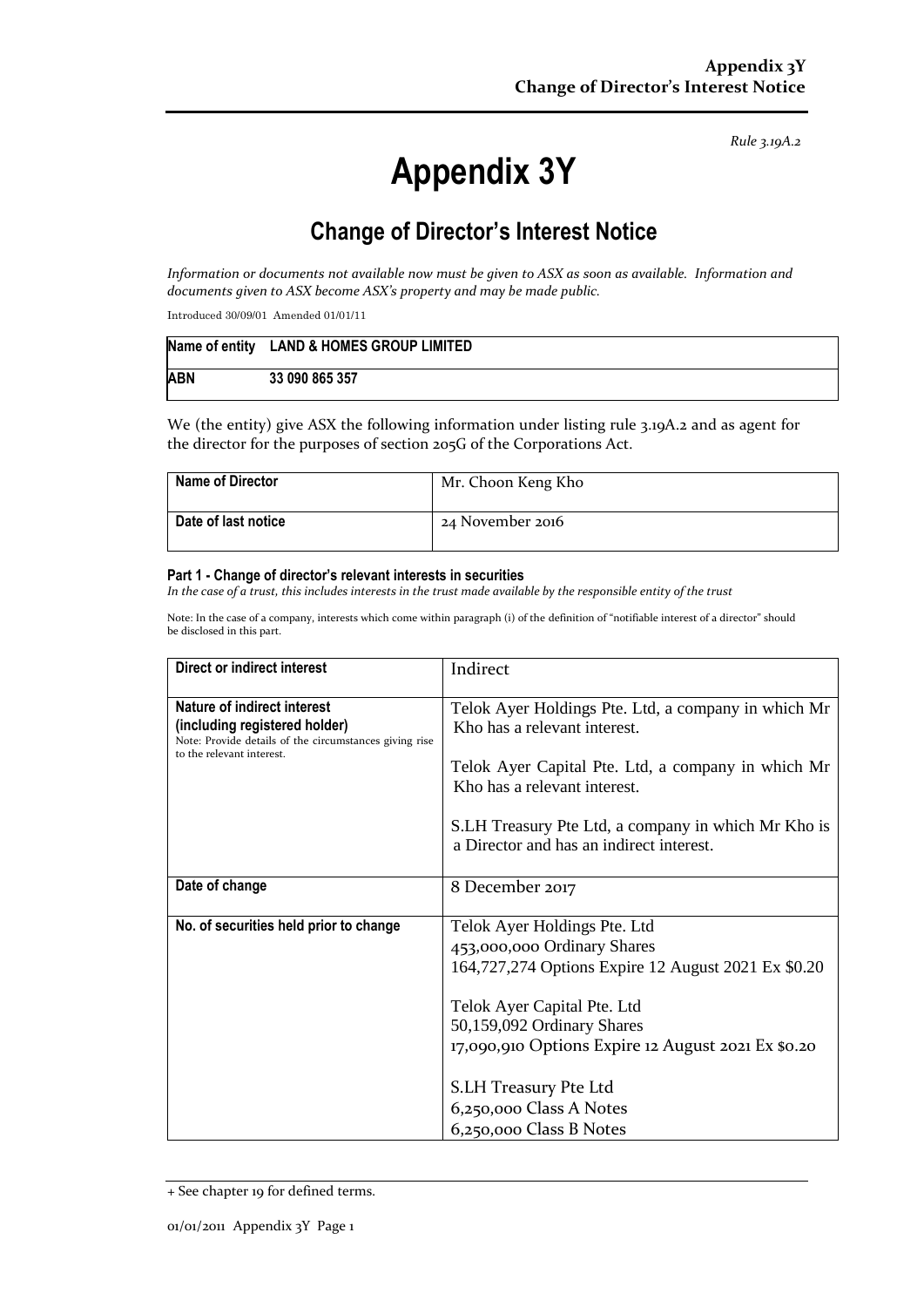| <b>Class</b>                                                             | <b>Class A Convertible Notes</b>                    |  |
|--------------------------------------------------------------------------|-----------------------------------------------------|--|
|                                                                          |                                                     |  |
|                                                                          | $\div$                                              |  |
|                                                                          | <b>Class B Convertible Notes</b>                    |  |
| Number acquired                                                          | 12,075,000 Class A Notes                            |  |
|                                                                          | $\pm$                                               |  |
|                                                                          | 12,075,000 Class B Notes                            |  |
|                                                                          |                                                     |  |
| Number disposed                                                          | N <sub>il</sub>                                     |  |
|                                                                          |                                                     |  |
| <b>Value/Consideration</b>                                               | \$0.02 per Note.                                    |  |
| Note: If consideration is non-cash, provide details and                  |                                                     |  |
| estimated valuation                                                      |                                                     |  |
| No. of securities held after change                                      | Telok Ayer Holdings Pte. Ltd                        |  |
|                                                                          | 453,000,000 Ordinary Shares                         |  |
|                                                                          | 164,727,274 Options Expire 12 August 2021 Ex \$0.20 |  |
|                                                                          |                                                     |  |
|                                                                          | Telok Ayer Capital Pte. Ltd                         |  |
|                                                                          | 50,159,092 Ordinary Shares                          |  |
|                                                                          | 17,090,910 Options Expire 12 August 2021 Ex \$0.20  |  |
|                                                                          |                                                     |  |
|                                                                          | S.LH Treasury Pte Ltd                               |  |
|                                                                          | 18,325000 Class A Notes                             |  |
|                                                                          | 18,325,000 Class B Notes                            |  |
|                                                                          |                                                     |  |
|                                                                          |                                                     |  |
| Nature of change<br>Example: on-market trade, off-market trade, exercise | Subscribed \$483,000 in total for new Notes         |  |
| of options, issue of securities under dividend                           |                                                     |  |
| reinvestment plan, participation in buy-back                             |                                                     |  |
|                                                                          |                                                     |  |
|                                                                          |                                                     |  |

### **Part 2 – Change of director's interests in contracts**

Note: In the case of a company, interests which come within paragraph (ii) of the definition of "notifiable interest of a director" should be disclosed in this part.

| <b>Detail of contract</b>                                                                                                                                                   |  |
|-----------------------------------------------------------------------------------------------------------------------------------------------------------------------------|--|
| <b>Nature of interest</b>                                                                                                                                                   |  |
| Name of registered holder<br>(if issued securities)                                                                                                                         |  |
| Date of change                                                                                                                                                              |  |
| No. and class of securities to which<br>interest related prior to change<br>Note: Details are only required for a contract in<br>relation to which the interest has changed |  |

<sup>+</sup> See chapter 19 for defined terms.